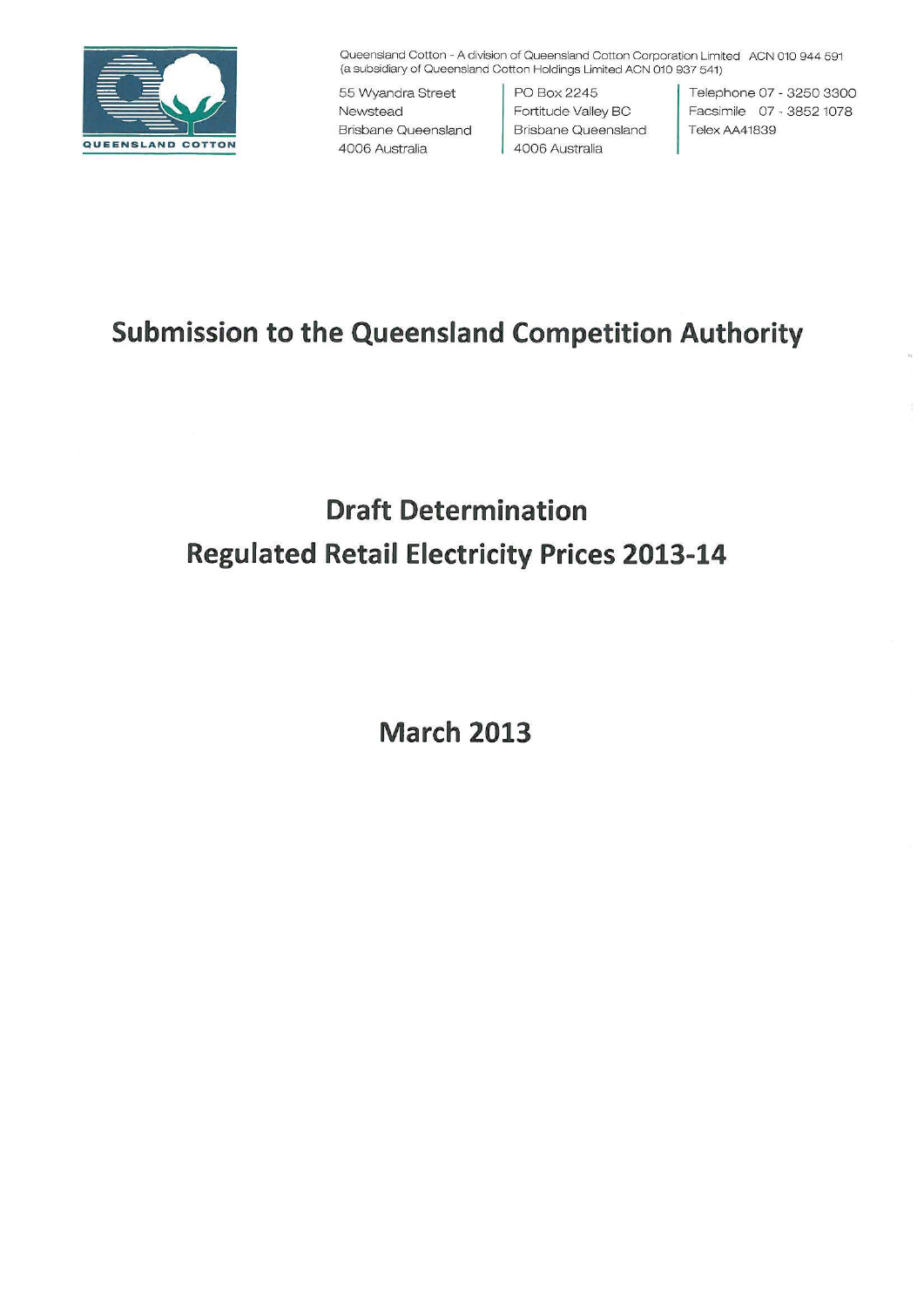### **About Queensland Cotton**

Established in 1921, Queensland Cotton Corporation Pty Ltd ("Queensland Cotton") is Australia's oldest cotton ginning and marketing organisation - being a major supplier of premium cotton to the world's textile markets.

As a supply chain manager, Queensland Cotton specialise in all stages of the processing and ginning of seed cotton to the marketing process including the financing, acquisition, risk management, sale, classification and storage of processed cotton.

In 2007, Olam International Ltd ("Olam") acquired Queensland Cotton. Olam is a leading global supply chain manager and processor of agricultural products and food ingredients operating an integrated supply chain for 20 products in 64 countries, delivering these products to over 10,000 customers worldwide.

Queensland Cotton's business has diversified to now include the buying and selling of other agricultural products being pulses, grains, and wool. The Australian business continues to trade under the recognised and trusted name of Queensland Cotton.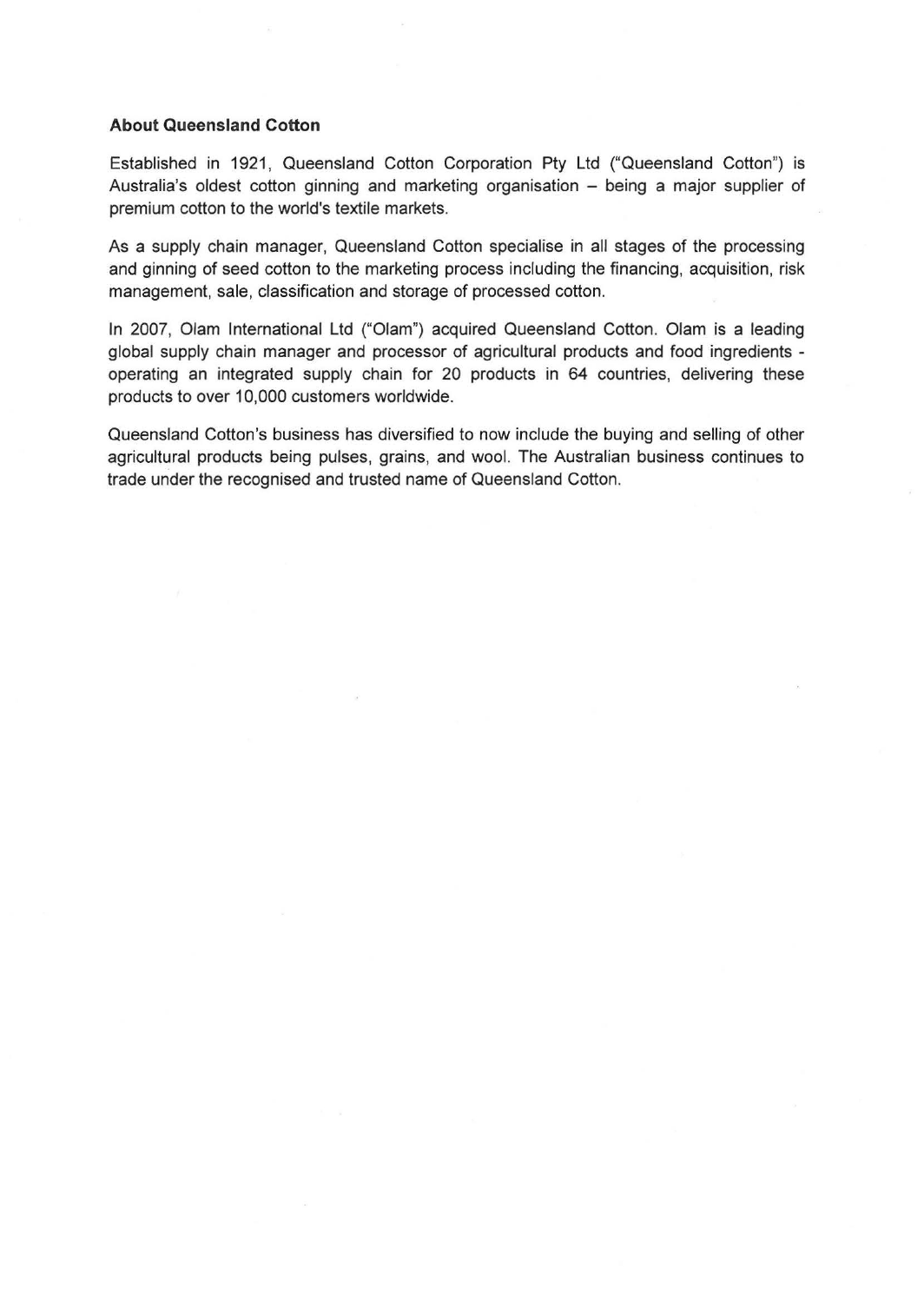#### **Response to Draft Determination**

The Queensland Competition Authority ("Authority") sets the regulated retail prices for electricity.

The Authority has released its draft determination on prices to apply from 1 July 2013 ("Draft Determination").

In relation to the findings contained in the Draft Determination, Queensland Cotton makes the following submissions:

1. Continued Increase in Tariffs

Queensland Cotton operates a number of cotton ginning sites on tariff 48.

Pursuant to the Draft Determination and based on our discussions with Ergon Energy, we understand Queensland Cotton will be subject to an increase in the order of 12 percent for 2013-14 in respect of those gins operating on tariff 48.

This increase, on top of increases over the past seven years which have seen Queensland Cotton's energy rates nearly double, will have a continued adverse impact on operating margins and a consequent flow-on effect for Queensland Cotton's ginning customers (cotton growers).

Queensland Cotton has little option but to pass these increased costs onto cotton growers, who themselves are under increasing strain as a result of the continued escalation in energy prices. Imposing this burden on growers will result in significant implications for the productivity of regional areas as many growers do not have the capacity to absorb such increases.

The increases in energy prices have far exceeded the increases in consumer price index changes.

Queensland Cotton reiterates the view of Cotton Australia Limited ("Cotton Australia") as stated in its March 2013 submission to the Authority, that the Authority must thoroughly examine the impact of its pricing recommendations on the viability of businesses and the communities they support so that the impact of the Authority's price determinations do not undermine industry or regional economic productivity.

Further, Queensland Cotton strongly supports the recommendation that the Authority undertake a robust analysis of the impact of price increases on the business profitability of business electricity users.

### 2. Obsolete Tariffs

Queensland Cotton also operations cotton gins on tariff 43.

We note tariff 43 will be retained for 2013-14 but will then be removed at which time Queensland Cotton will be compelled onto another tariff.